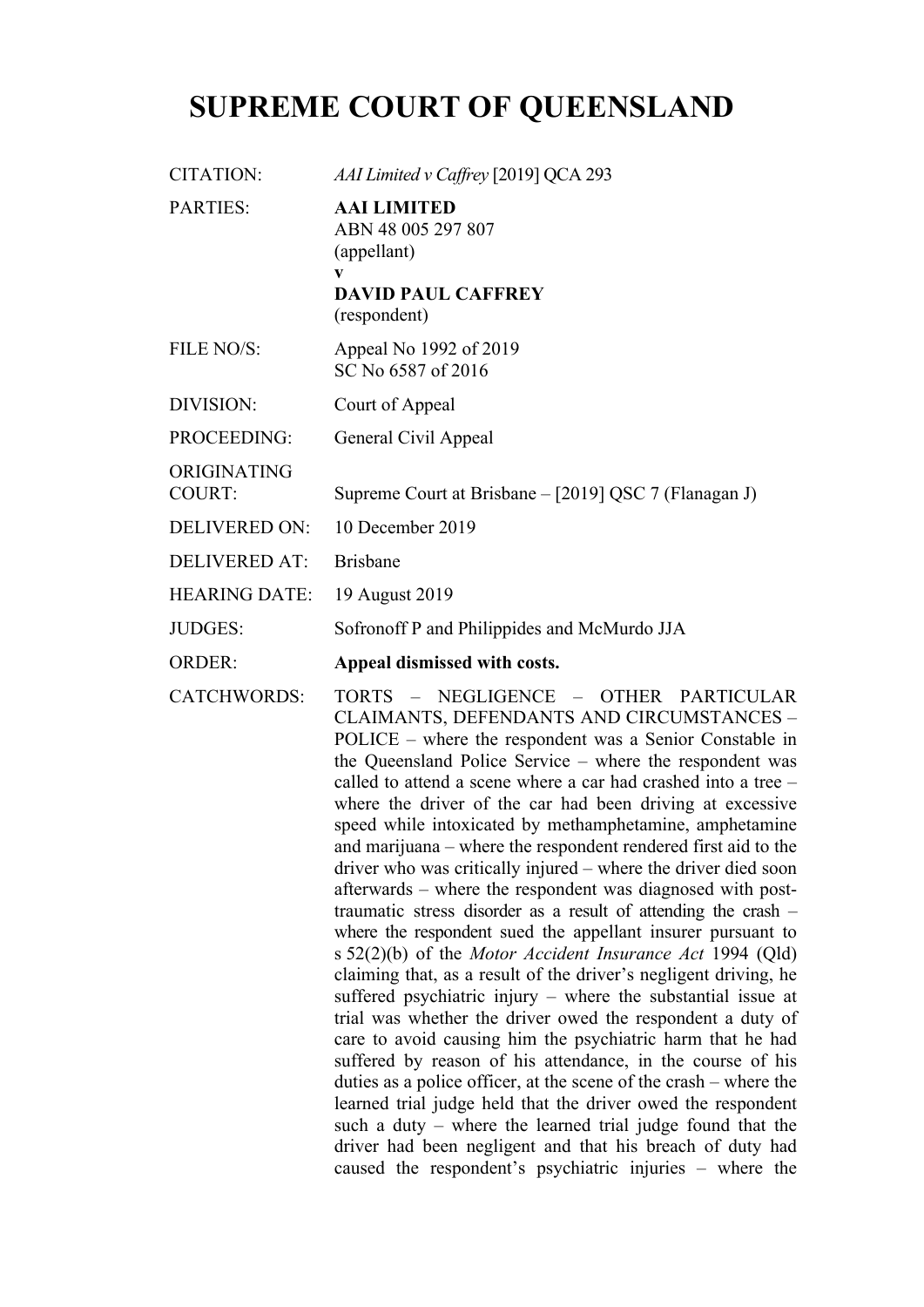appellant submits that the learned trial judge erred in holding that a duty of care could be owed by a person who causes a traumatic event, not to cause pure psychiatric harm to a person who, in the course of their occupation, are exposed to the highly distressing aftermath of a traumatic event – where the appellant does not challenge the principles governing liability for causing psychiatric harm to rescuers – where the appellant accepts that the respondent had satisfied all those common law requirements – where the appellant submits that the respondent's status as a police officer denied him a right to recover because of policy considerations which render the foreseeability of injury unreasonable – whether the principles that govern the right of rescuers to recover damages for injuries extends to police officers in the course of their occupation

*Motor Accident Insurance Act* 1994 (Qld), s 52(2)(b)

*Hale v London Underground Ltd* [1993] PIQR Q30, cited *Haynes v Harwood* [1935] 1 KB 146, explained *Hirst v Nominal Defendant* [2005] 2 Qd R 133; [2005] QCA 65, followed *Jausnik v Nominal Defendant (No 5)* (2016) 316 FLR 359; [2016] ACTSC 306, approved *Tame v New South Wales* (2002) 211 CLR 317; [2002] HCA 35, applied *Wicks v State Rail Authority (NSW)* (2010) 241 CLR 60; [2010] HCA 22, explained

COUNSEL: P J Dunning QC, with D J Schneidewin, for the appellant M Grant-Taylor QC, with D Murphy, for the respondent

SOLICITORS: Jensen McConaghy Lawyers for the appellant Sciacca's Lawyers for the respondent

- [1] **SOFRONOFF P:** The respondent, David Caffrey, was a Senior Constable with the Queensland Police Service when, on the evening of 17 February 2013, he attended the scene at which a man named Williams had crashed his Holden Commodore into a tree.<sup>1</sup>
- [2] Williams was trapped in the wreckage of his car. He was still alive but he had been grievously injured. Senior Constable Caffrey saw that his legs were "very squashed". Williams was in a very bad way and was gasping for breath. Senior Constable Caffrey rendered first aid, instructed Senior Constable Collins to assist, and encouraged Williams with words like, "Come on, mate", "Don't give up", hoping that Williams could hear. While struggling to keep Williams alive, Senior Constable Caffrey received a call on his mobile phone. It was a call from Police Communications asking him to identify the police district in which the crash had happened. No other emergency services vehicles had yet arrived to help. Senior Constable Caffrey was brusque in his response, "I'm trying to keep someone alive, so is there any chance that you could fuck off and leave me to get on with it?" He

<sup>1</sup> Senior Constable Caffrey, along with Senior Constable Michael Collins, were the first emergency services at the scene. As the more senior officer, Senior Constable Caffrey was in charge of the crash site.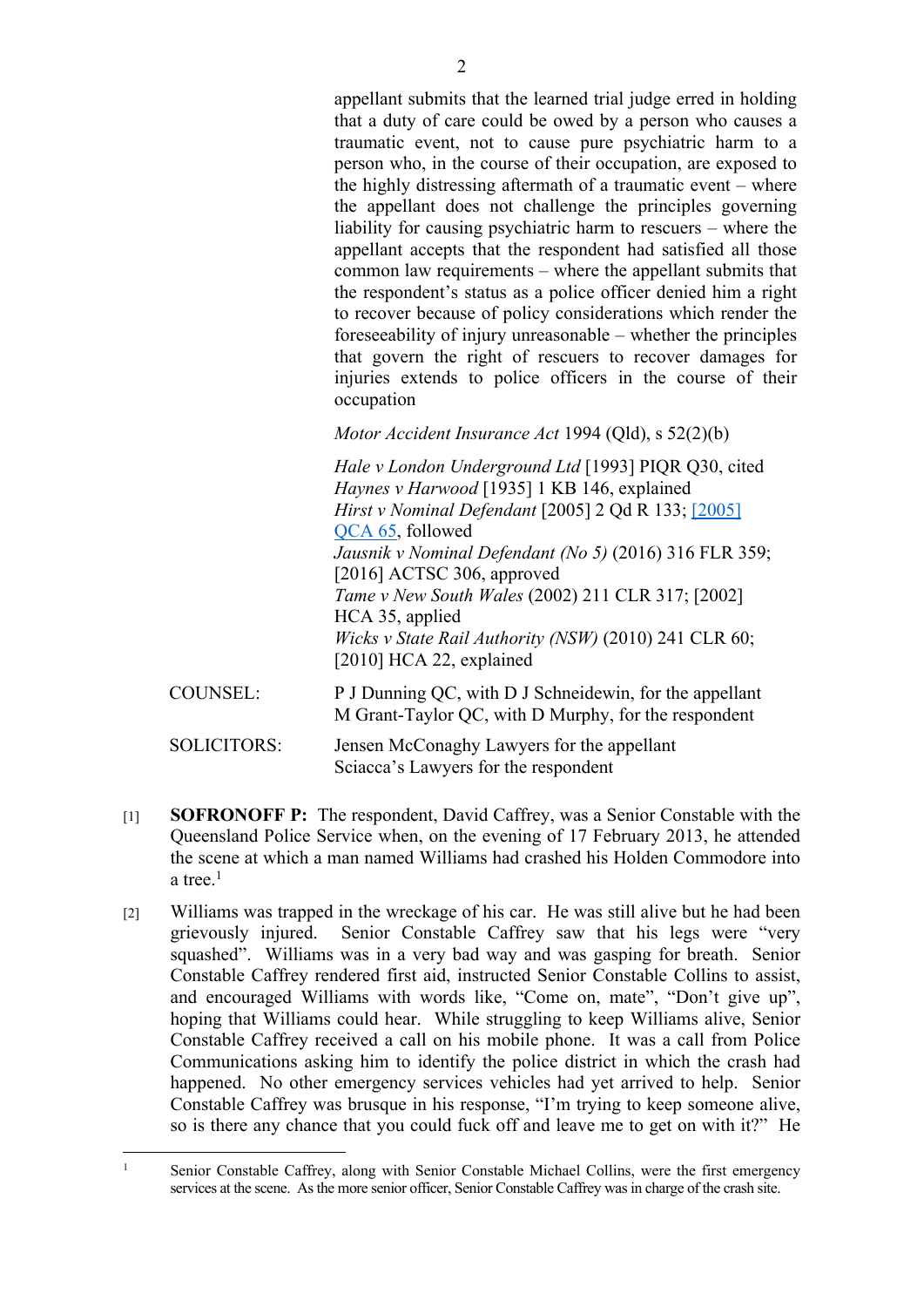then noticed that he had bloody matter on his hands. He thought that it had probably come from the inside of Williams's head.

[3] Williams had had a distressing day. He had argued with his wife and she had gone. He had phoned his parents in a disturbed and anxious state, saying that he was going to find his wife. His parents became concerned about him and drove around the area searching for him. In this way they came onto the place where their son was dying. Senior Constable Caffrey reassured Williams's mother that her son would live. He told Williams that his mother was there and that he should not give up.

3

- [4] The fire brigade arrived and prepared to cut Williams out of his wrecked car. Senior Constable Caffrey had to warn the firefighters not to move him because that might cause a heart attack or shock. He continued to tend to Williams and to reassure his mother and father. Paramedics arrived and Williams was removed and taken by stretcher to an ambulance. A senior paramedic told Senior Constable Caffrey that Williams was going to die. Together with the senior paramedic and a Senior Sergeant who had arrived, Senior Constable Caffrey broke the news to the parents. Senior Constable Caffrey took Williams's mother by the hand and said, "Come on, let's go to say goodbye". He accompanied her to where her son lay. Soon afterwards, Williams died.
- [5] This performance of duty had an enormous effect upon Senior Constable Caffrey. He began to drink a great deal of alcohol. He began to show undue anger and irritation. Senior Constable Caffrey became angrier and sadder. He contemplated committing suicide. One day he slung a rope in preparation for suicide. He fantasised about going back to work so that he could secure a pistol. He fantasised using the weapon. On a friend's advice he consulted a general practitioner. As soon as the consultation began, Senior Constable Caffrey began to weep. He said that, "it sort of all fell apart". The doctor certified that he was unfit for work for a month.
- [6] In his evidence to Flanagan J, Senior Constable Caffrey tried to explain what had happened to him:

"And I was just thinking, whether it was then, now or since – because I've kids meself [*sic*] – you see them coming into the world; you never imagine burying them, do you? But you'd never imagine seeing that. Its' been rattling around my mind, why – all this stuff that I've said – why this hit me so hard. And it struck me last night, because I'd spoken to Dominic: I'd never seen that before. I had never seen that before. I'd never seen anybody die before me [*sic*] eyes. Fifty years old, two decades into the job, and I've never seen that before. Because we clean up. They're either dead or they're dying and there's people taking care of that; we just clean up, and we investigate. That's what we do. That's what coppers do. But – took me about two years to remove my son's face from that – sorry if that's not relevant, but  $\ldots$  his face was superimposed on the lad's – on the lad's face. I just kept seeing me [*sic*] son."<sup>2</sup>

[7] The evidence of a psychiatrist, Dr Illesinghe, was as follows:

<sup>2</sup> ARB1, 13 at [36].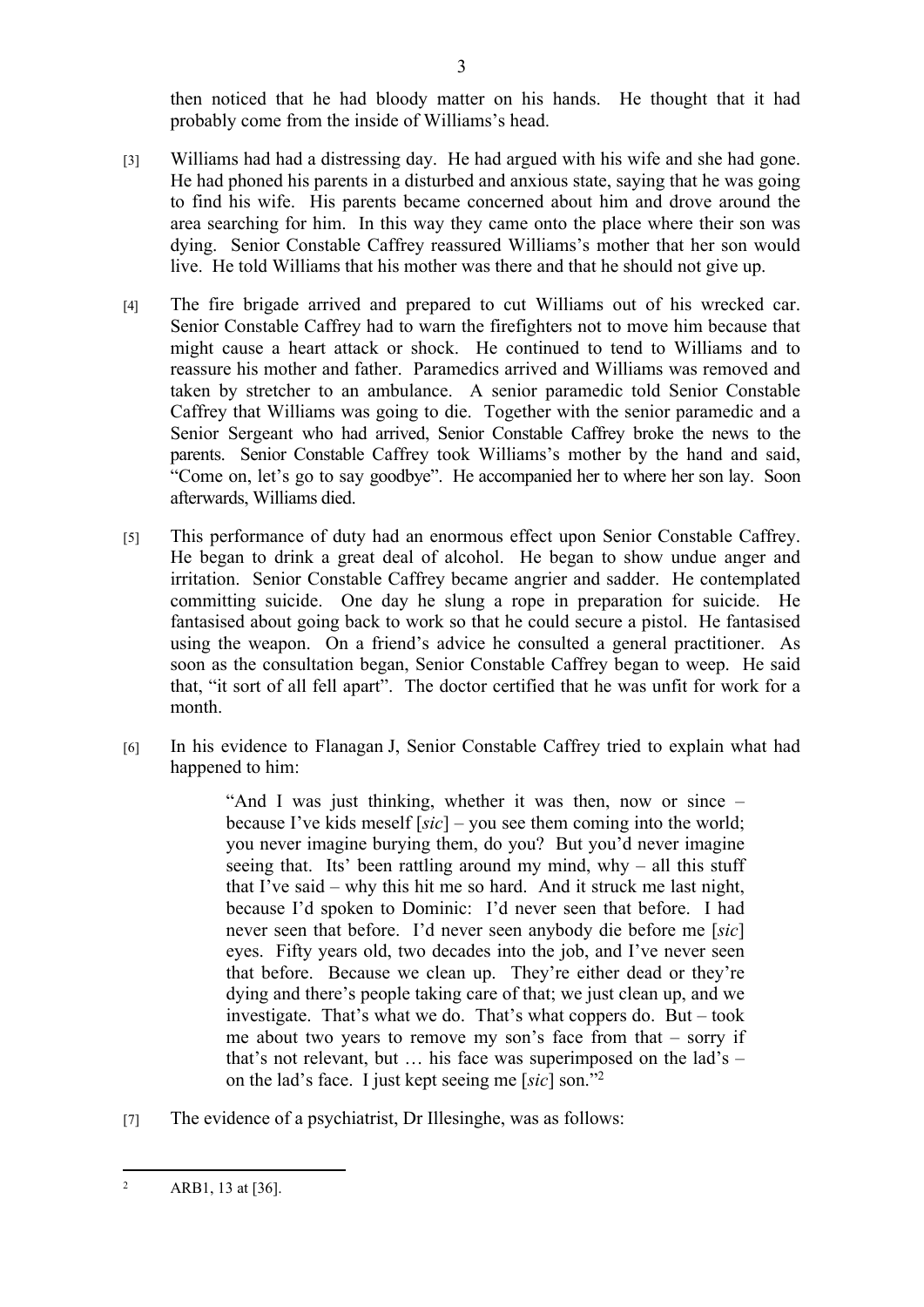"Mr Caffey [*sic*] has been a previously well-adjusted individual without significant psychological problems in his past. With the assessment so far, I have not been able to recognise previous traumatic incidents contributing towards his current presentation. Following the traumatic event of 17 February 2013, he has developed a range of psychological symptoms such as insomnia, anxiety, depression and specific post-traumatic symptoms such as flashbacks and reliving experiences. With this range of symptoms my diagnosis is one of Post-Traumatic Stress Disorder (DSM IV code 309.81)."<sup>3</sup>

- [8] The cause of action was wholly based on the common law. Senior Constable Caffrey sued the appellant insurer<sup>4</sup> for damages alleging that, as a result of Williams's negligent driving, he suffered psychiatric injury. He alleged that Williams owed him a duty to take reasonable care to avoid causing him harm in the form of psychiatric injuries. Williams's negligence was not in dispute. He had been driving at an excessive speed while intoxicated by methamphetamine, amphetamine and marijuana. The substantial issue at the trial, and the only issue in this appeal, is whether Williams owed Senior Constable Caffrey a duty of care to avoid causing him the harm that he had suffered by reason of his attendance, in the course of his duties as a Queensland police officer, at the scene of the crash. Flanagan J held that Williams owed the plaintiff such a duty, that Williams had been negligent and that his breach of duty had caused the psychiatric injuries. His Honour assessed damages in the sum of \$1,092,947.88.
- [9] The appellant raised two grounds of appeal as follows:
	- "1. The learned trial judge erred in holding that a duty of care could be owed by a person who causes horrific and distressing injuries to him or herself and/or someone else, not to cause pure psychiatric harm to a person who, in the course of his or her occupation, is required to attend events where such horrific and distressing injuries will be present. As a matter of public policy the learned trial judge should have held that such a duty of care could not arise in favour of a person in such occupation for pure psychiatric harm caused in the course of that occupation.
	- 2. The learned primary judge erred in, to the extent his Honour did so, considering the reasoning of Mossop As J in *Jusnik v Nominal Defendant No* 5 at [79] to be of assistance in determining whether a duty of care for pure psychiatric harm could arise in circumstances such as the case before his Honour, as the question of duty of care had been conceded before Mossop As J, as recorded by Mossop As J at [118]." (Emphasis added)
- [10] The appellant's written outline of argument said:

<sup>3</sup> ARB1, p 14 at [40].

<sup>4</sup> Pursuant to s 52(2)(b) of the *Motor Accident Insurance Act* 1994 (Qld).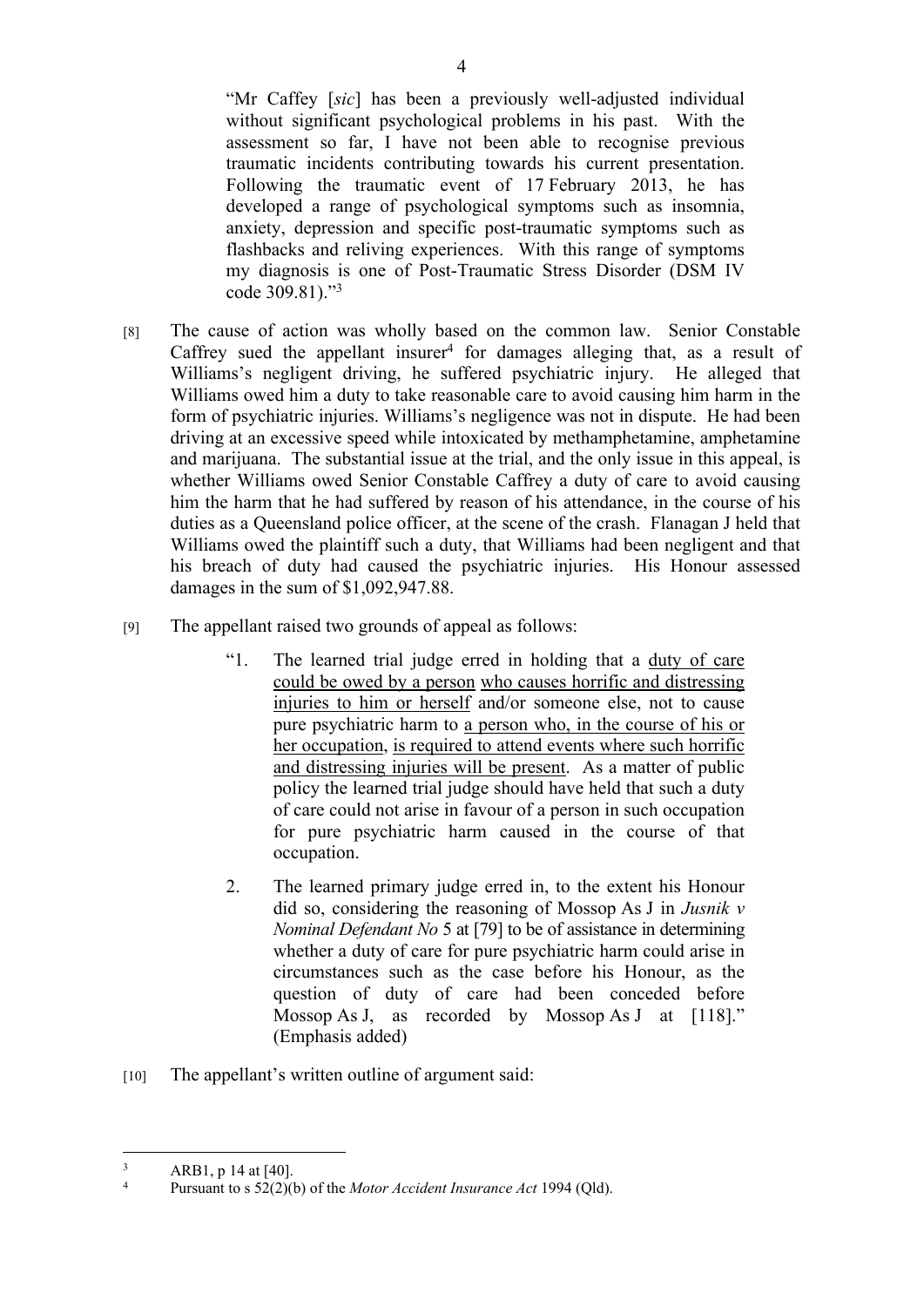"This appeal; as did the trial; raises a novel and policy laden question – whether tort law in Australia should recognise for persons who in the course of their occupation are exposed to the highly distressing aftermath of a traumatic event an entitlement to recover for pure psychiatric injury against the person whose lack of care caused the traumatic event, the aftermath of which they were professionally responding to.

- [11] Put in that way, the appellant must fail.
- [12] The appellant does not question any of the authorities that have established the principles governing liability for causing psychiatric harm to rescuers. In summary, as Mr Grant-Taylor QC and Mr Murphy for the respondent correctly submitted, they are:
	- (a) Damages are recoverable only for injury constituted by a recognisable psychiatric condition and not for emotional distress, alarm, fear, anxiety, annoyance or upset.<sup>5</sup>
	- (b) It is not necessary to prove that the plaintiff was of "normal fortitude".<sup>6</sup>
	- (c) It is not necessary to prove that the injury was the result of a "sudden shock".<sup>7</sup>
	- (d) The ordinary principles of negligence apply to cases of pure psychiatric injury.<sup>8</sup> These principles take into account issues about "normal fortitude"<sup>9</sup> and "sudden shock".<sup>10</sup>
- [13] The appellant did not challenge these propositions. The appellant's argument accepted that the respondent had proved every one of the common law requirements that would render the appellant liable to the respondent for the injuries that he had suffered. The appellant submitted that, despite proving the conventional elements of the cause of actions, the respondent's status *as a police officer* denied him a right to recover because of "policy considerations" which render the foreseeability of injury "unreasonable".
- [14] The appellant put forward three policy considerations that were said to deny the existence of liability.
- [15] First, it was submitted that if a police officer could recover then that would create an indeterminate class of prospective plaintiffs which would include police officers, firefighters, paramedics, doctors and nurses, as well as some non-medical staff at a hospital.<sup>11</sup>
- [16] Second, it was said that an "extension of the duty of care" to this class would constitute "an inapt tool" as a means of responding to loss constituted by psychiatric harm. An "obvious and apt tool" to deal with the prospect of such harm is by recourse to the liability of the employer of these prospective plaintiffs.<sup>12</sup>

<sup>5</sup> *Tame v New South Wales* (2002) 211 CLR 317, at [7], [44], [194].

<sup>6</sup> *ibid*. at [16], [62], [189].

<sup>7</sup> *ibid*. at [17].

<sup>8</sup> *ibid.* at [51]; and see *King v Philcox* (2015) 255 CLR 304, at [12].

<sup>9</sup> *ibid*. at [201], [208].

<sup>&</sup>lt;sup>10</sup> *ibid.* at [18], [189], [213].

<sup>&</sup>lt;sup>11</sup> Appellant's Outline, at [19].

*ibid.* at [20], [21].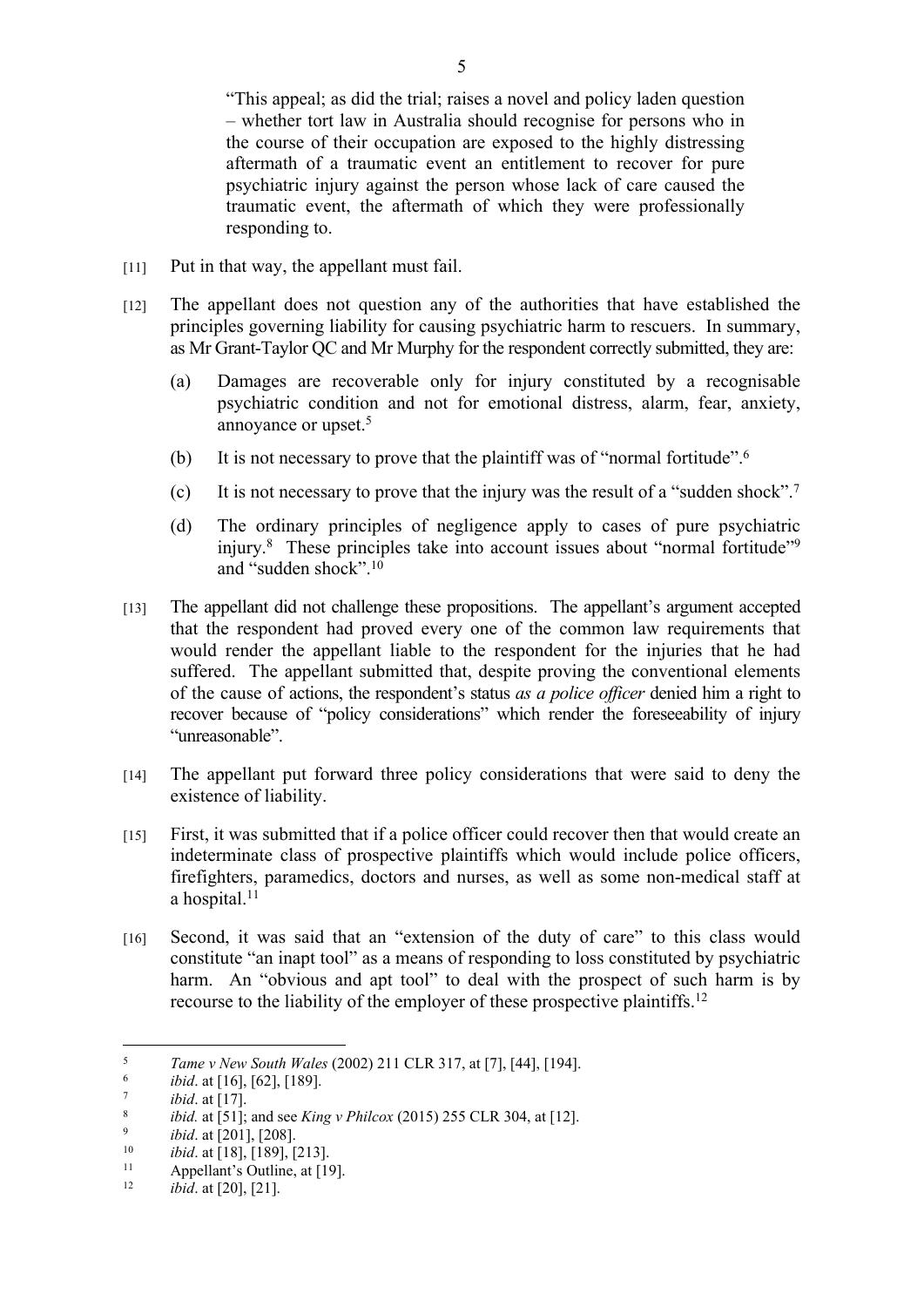- [17] Third, it was submitted that, if the respondent could recover, then a person in the position of the respondent in this case will recover damages if the person who caused the damage is insured but will not recover if the person responsible is not wealthy or insured.<sup>13</sup>
- [18] It was also submitted that if a duty of care was owed to police officers, and others whose job it is to save people from injuries, then that would lead to capricious outcomes. It was submitted that a duty of the kind postulated by the judgment below lacks coherence.<sup>14</sup>
- [19] I doubt that it is the proper function of an intermediate court of appeal, when deciding a question of law, to undertake a policy analysis of the common law of tort liability and to allow policy to determine the outcome rather than to apply the principles that have been established in relevant case law.
- [20] The dictum of Cardozo J in *Wagner v International Railway Co* is frequently quoted as a starting point in discussions about the law on this subject:  $15$

"Danger invites rescue. The cry of distress is the summons to relief. The law does not ignore these reactions of the mind in tracing conduct to its consequences. It recognises them as normal. It places their effects within the range of the natural and probable. The wrong that imperils life is a wrong to the imperilled victim; it is a wrong also to his rescuer."

- [21] In *Wicks v State Rail Authority (NSW)*,<sup>16</sup> a case in which the plaintiff rescuers were police officers, a unanimous court held that the existence of a duty of care to protect against psychiatric harm to a rescuer depends upon whether it was reasonably foreseeable that the sights that a rescuer might see, sounds that a rescuer might hear and tasks of the kind a rescuer might have to undertake to try to ease the suffering of others and take them to safety, would be, in combination, such as might cause a person of normal fortitude to develop a recognised psychiatric illness.<sup>17</sup>
- [22] In *Haynes v Harwood*<sup>18</sup> an English case that was decided in 1934, a police constable, who was on duty, was injured when he tried to stop a runaway van towed by horses. It was held that his injuries were reasonably foreseeable and that they were the natural and probable consequences of the defendant's actions. His attempt to stop the horses in an effort to prevent injury to others was foreseeable because police officers were under a general duty to intervene to protect life and property. In another English case, *Hale v London Underground Ltd*, <sup>19</sup> the plaintiff rescuer was an on duty fireman who suffered post-traumatic stress disorder as a result of his interventions. Liability was admitted but that was merely consistent with the authority of *Haynes v Harwood*.

<sup>13</sup> *ibid*. at [22], [23].

<sup>&</sup>lt;sup>14</sup> *ibid.* at  $\overline{[25]}$ .<br><sup>15</sup> (1921) 232 N

<sup>&</sup>lt;sup>15</sup> (1921) 232 NY 176, at 180.<br>
<sup>16</sup> (2010) 241 CLR 60

 $^{16}$  (2010) 241 CLR 60.<br>  $^{17}$  ibid at [33]; the High

*ibid*. at [33]; the High Court was asked not to determine the issue whether a duty was owed in the circumstances of the case.

<sup>&</sup>lt;sup>18</sup> [1935] 1 KB 146.

<sup>19</sup> [1993] PIQR Q30.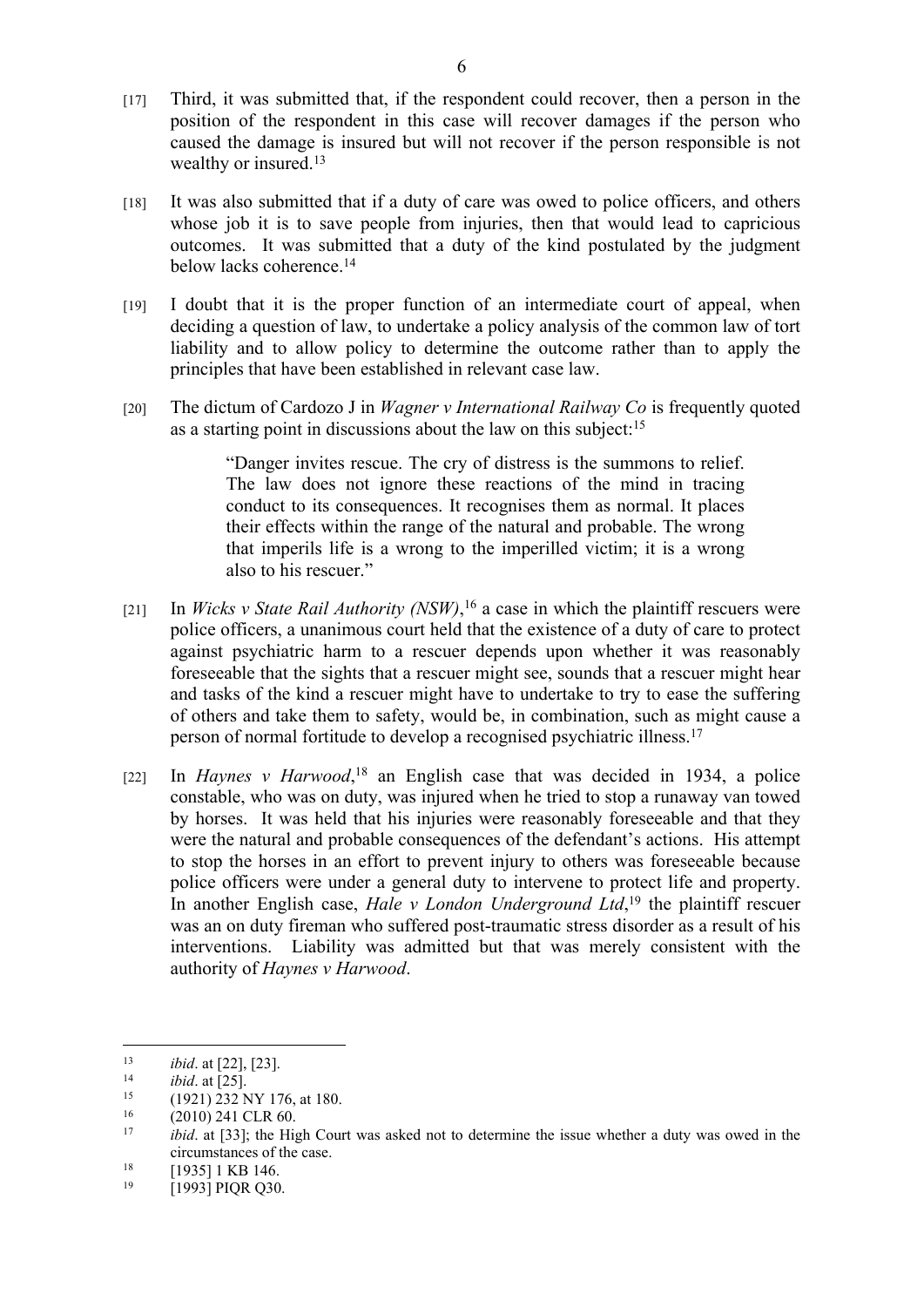- [23] In *Hirst v Nominal Defendant*<sup>20</sup> this court decided that the speeding driver of a car was liable to a police officer who, in the course of his duty, had pursued that driver at high speed and had lost control of his own car during the pursuit. The fact that, in a sense, the plaintiff's injuries were caused as a result of his own voluntary decision to drive his car at high speed in pursuit and as a result of his own loss of control of the car he was driving, were held not to absolve the speeding driver from liability in negligence. Keane  $JA^{21}$  said that the situation of elevated risk in which the plaintiff found himself arose because of a combination of the speeding driver's unlawful conduct and the plaintiff's discharge of his obligations as a police officer. To say that the plaintiff's actions were "voluntary" would involve a failure to recognise that, as a police officer, he was constrained by his duties to act in the way in which he did. The driver's failure to stop or slow down once the plaintiff began his pursuit elevated the risk and, in a substantial way, caused the plaintiff's injuries.<sup>22</sup> Keane JA referred to *Haynes v Harwood* with approval.
- [24] *Hirst* is inconsistent with the proposition of law for which the appellant advocates. The appellant did not challenge the correctness of that decision and, unless the members of the Court of Appeal hearing this appeal consider that *Hirst v Nominal Defendant* was clearly wrong, we are obliged to follow it. I am respectfully of the opinion that the decision was clearly right. As a matter of principle, this case and *Hirst* cannot be distinguished. Both cases concern a police officer who suffered psychiatric injury<sup>23</sup> caused by a reasonably foreseeable response to a situation of risk that was created by the negligence of the defendant.
- [25] In *Jausnik v Nominal Defendant (No 5)*, <sup>24</sup> Mossop As J came to the same conclusion. The plaintiff was a police officer. He was a passenger in a police car driven by his partner when they began to pursue a speeding driver (also, coincidentally, named "Williams"). During the pursuit they drove through the city of Queanbeyan at speeds as high as 157kph. Williams crashed his car and he and his own passenger suffered serious injuries. The plaintiff rendered first aid at the scene to both occupants of the wrecked vehicle. Williams later died. The plaintiff later suffered psychiatric injury as a result of this experience and sued the Nominal Defendant for damages for the injuries that he claimed had been caused by Williams's negligent driving. Mossop As J said:

"Put as a general proposition the question becomes: should a negligent driver have foreseen that a police officer of normal fortitude attending the scene of the accident caused by the driver involving the death and injury caused in the present case, might suffer mental harm? When so expressed the answer is clearly "yes". It is reasonably foreseeable that a police officer may suffer mental harm when attending the scene of an accident such as occurred here."

[26] I respectfully agree with that statement and it accords with the decision of this court in *Hirst* as well as with the early English case of *Haynes v Harwood*. The appellant's second ground of appeal complains that Flanagan J should not have relied upon this decision because "the question of duty of care had been conceded

 $^{20}$  [2005] 2 Qd R 133.<br><sup>21</sup> with whom Jerrard

<sup>&</sup>lt;sup>21</sup> with whom Jerrard JA and Douglas J agreed.<br><sup>22</sup> supra at [25]

 $\frac{22}{23}$  *supra*, at [25].

The plaintiff police officer in *Hirst v Nominal Defendant* had suffered psychiatric injury as well as physical injury: see [2004] QSC 272, at [30]-[33] per McMurdo J.

 $^{24}$  [2016] ACTSC 306.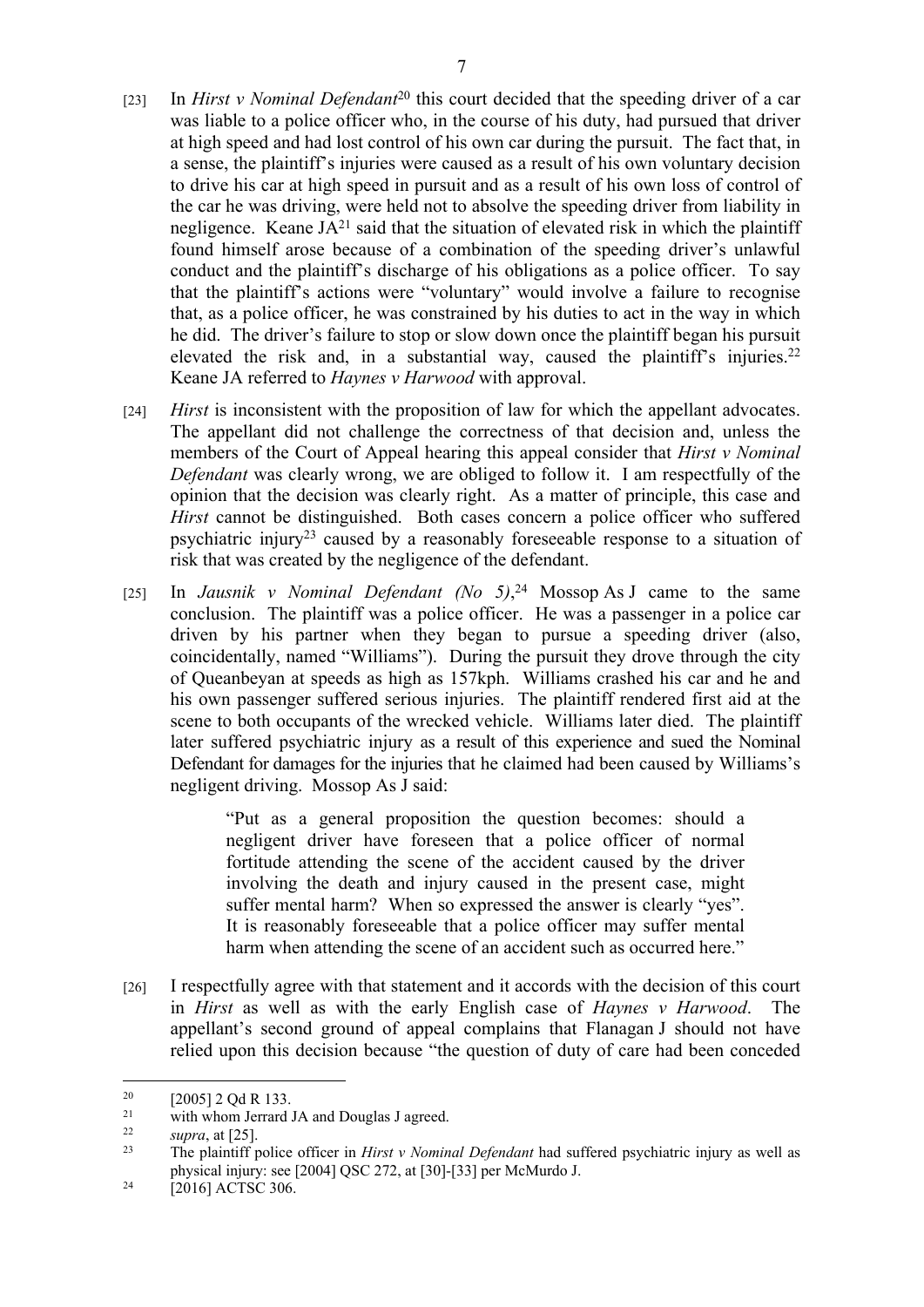before Mossop As J, as recorded by Mossop As J at [118]". This ground is based on a mistaken reading of the case. What is recorded as having been conceded at [118] of the reasons of his Honour was that the State of New South Wales owed the plaintiff a duty of care. The Nominal Defendant had put in issue whether the negligent driver owed any duty<sup>25</sup> to the plaintiff in circumstances similar to the present case and his Honour considered this separately.<sup>26</sup>

- [27] I add that in *Wicks*<sup>27</sup> the reasons of the High Court<sup>28</sup> about the factors upon which liability to rescuers might depend did not include any suggestion that their status as police officers might be relevant in the way that the appellant now submits.
- [28] Over the years defendants have come up with different ingenious arguments for why they should not be found liable for negligently causing injury, physical or psychiatric, to police officers. In *Haynes v Harwood* the defendant argued that the police officer voluntarily took on the risk of physical injury because, it was submitted, he was under no duty to attempt to stop the horses any more than there is any duty "on a man seeing another in the water drowning to plunge and rescue him … nor yet on a passer-by seeing child under the feet of a horse to pull him out and prevent his being run over". The defendant also argued that if the plaintiff police officer had not tried to stop the horses "his position in the force would not have been prejudicially affected".<sup>29</sup> These arguments were fallacious because they equated the absence of a duty to act with an absence of liability in a negligent defendant for injury caused by that negligence when a plaintiff's acts were reasonably foreseeable.
- [29] In *Hirst* the Nominal Defendant argued that the police officer's injuries were really his own fault because they were the "result of his own deliberate act".<sup>30</sup> It was argued that holding that a speeding driver owed this pursuing police officer a duty of care amounted to saying that a careless driver owed the police officer a duty to prevent him causing harm to himself.<sup>31</sup>
- [30] The authorities to which reference has been made establish that, provided the usual principles that govern the right of rescuers to recover damages for injuries are satisfied, the fact that a rescuer happens to be a police officer does not constitute a legal bar to liability whether the injury is physical (*Haynes v Harwood*), psychiatric (*Jausnik*) or both (*Hirst*).
- [31] Further, contrary to the appellant's submissions,<sup>32</sup> Flanagan J did not fail or omit to consider the relationship between the plaintiff and the negligent driver before deciding whether psychiatric injury was reasonably foreseeable. His Honour applied the authorities about psychiatric harm suffered by rescuers.<sup>33</sup> His Honour concluded correctly that, in accordance with the principles established by those

 $25$  *ibid.* at [9].<br> $26$  *ibid.* see the

 $26$  *ibid.* see the pleading at [7] and the reasoning at [110]-[114].

<sup>27</sup> *supra.*

<sup>28</sup> nor was this supposed preclusive fact mentioned in the New South Wales Court of Appeal judgment that found that there was no duty of care: *Sheehan v State Rail Authority (NSW)* [2009] Aust Torts Reports 82-028.

 $\frac{29}{30}$  *supra*, at 148.

 $\frac{30}{31}$  *supra*, at 134.

 $\frac{31}{32}$  *ibid.* 

Appellant's Outline, at [29].

<sup>33</sup> Reasons, at [101]-[118].